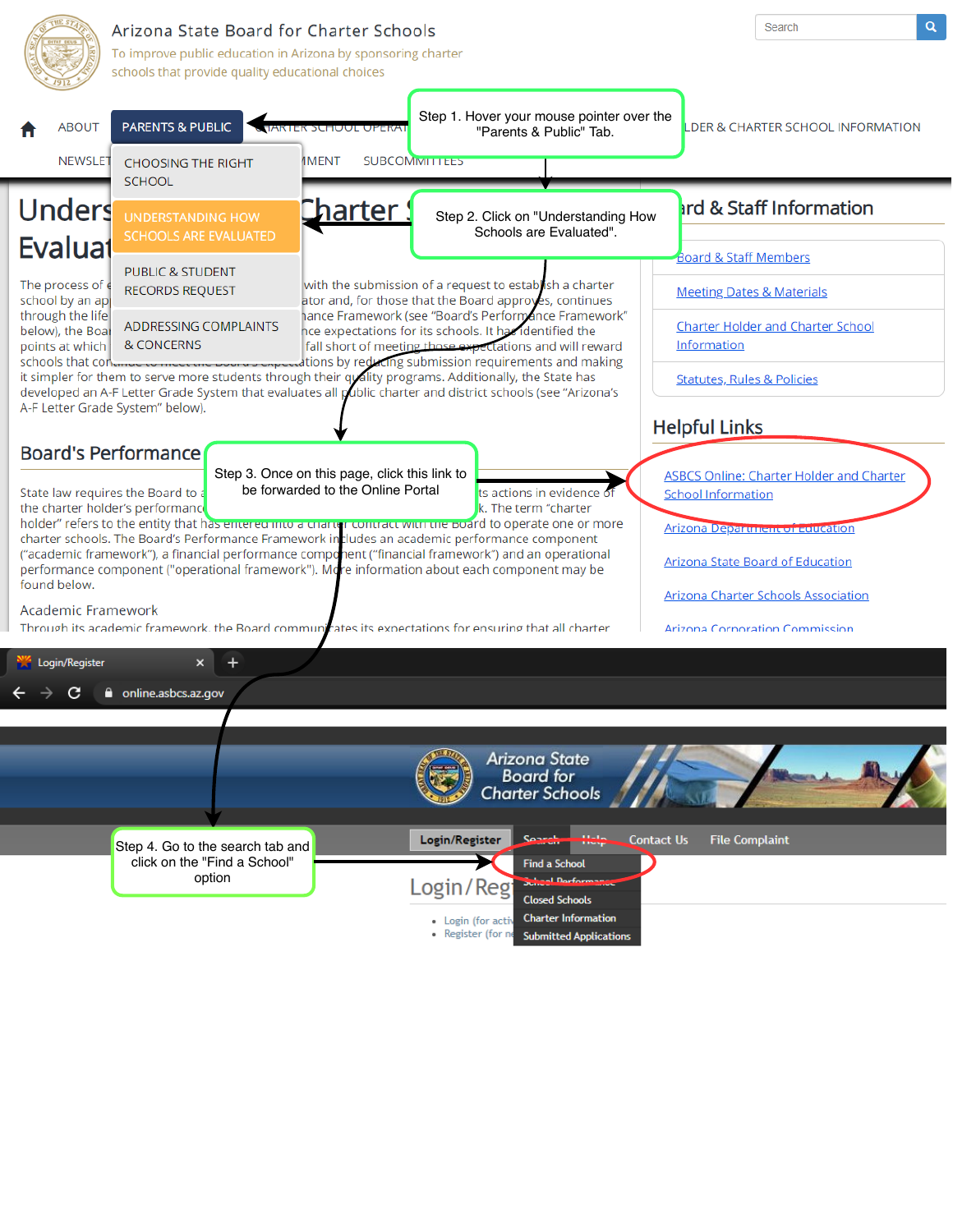|                                             | Login/Register<br><b>Help</b><br>Search                                  | <b>Contact Us</b><br><b>File Complaint</b>                                | <b>Go to ADE Website</b><br><b>Go to ASBCS Webs</b>                    |
|---------------------------------------------|--------------------------------------------------------------------------|---------------------------------------------------------------------------|------------------------------------------------------------------------|
| <b>Find a School</b>                        | <b>School Performance</b>                                                | <b>Closed Schools</b><br><b>Charter Information</b>                       | <b>Submitted Applications</b>                                          |
|                                             | Find a School: Search                                                    |                                                                           |                                                                        |
|                                             | It is not neccessary to complete each section in order to find a school. |                                                                           |                                                                        |
| Find                                        | School                                                                   | within unlimited $\vee$ mile of                                           |                                                                        |
|                                             | Leave this blank to look for any school                                  |                                                                           | any location here such as a ZIP code, cross street, or physical ad     |
| <b>Services</b>                             | Grades<br>all checkboxes<br>2nd<br>LIK<br>1st                            | Characteristics<br>Alternative/At Risk                                    | toggle all checkboxes<br><b>Back to Bas</b><br><b>Blended Learning</b> |
|                                             | $\Box$ 5th                                                               | Cambridge/A                                                               | tion<br><b>College Preparatory</b>                                     |
|                                             | Enter the School Name to<br>$\Box$ 8th                                   | Core<br>You may also search for schools<br>near a specific address or ZIP | Core Knowledge                                                         |
| search for a specific school<br>$\Box$ 11th |                                                                          | Code<br>Dual Langu                                                        | ral Studies<br><b>Expeditionary Learning</b>                           |
|                                             | $\Box$ 12th                                                              | Extended Day/Year                                                         | International Baccalaureate<br>Fine Arts focus                         |
|                                             |                                                                          | Math and Science/STEM                                                     | Multi-age<br>Montessori                                                |
|                                             |                                                                          | Multiple Intelligences                                                    | Operates Dropout Recovery<br>Online/Virtual<br>Program                 |
|                                             |                                                                          | Project-based<br>$\Box$                                                   | <b>Special Populations</b><br>Traditional                              |
|                                             | Phone                                                                    |                                                                           |                                                                        |
| <b>Filter</b>                               |                                                                          |                                                                           |                                                                        |
|                                             | <b>ZIP Code</b>                                                          |                                                                           |                                                                        |
|                                             | City<br>County<br>۰                                                      |                                                                           |                                                                        |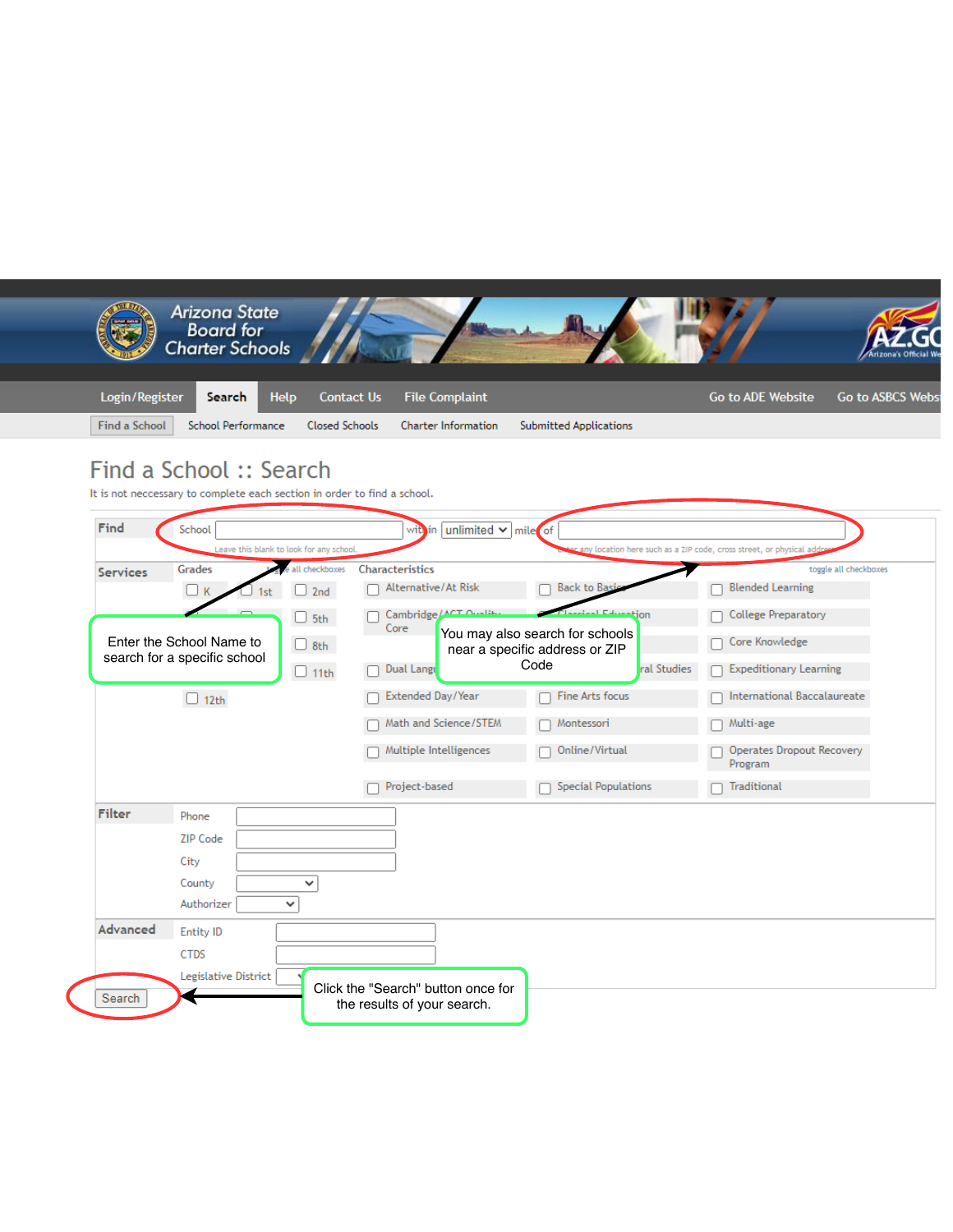## <span id="page-2-0"></span>Schools :: Search

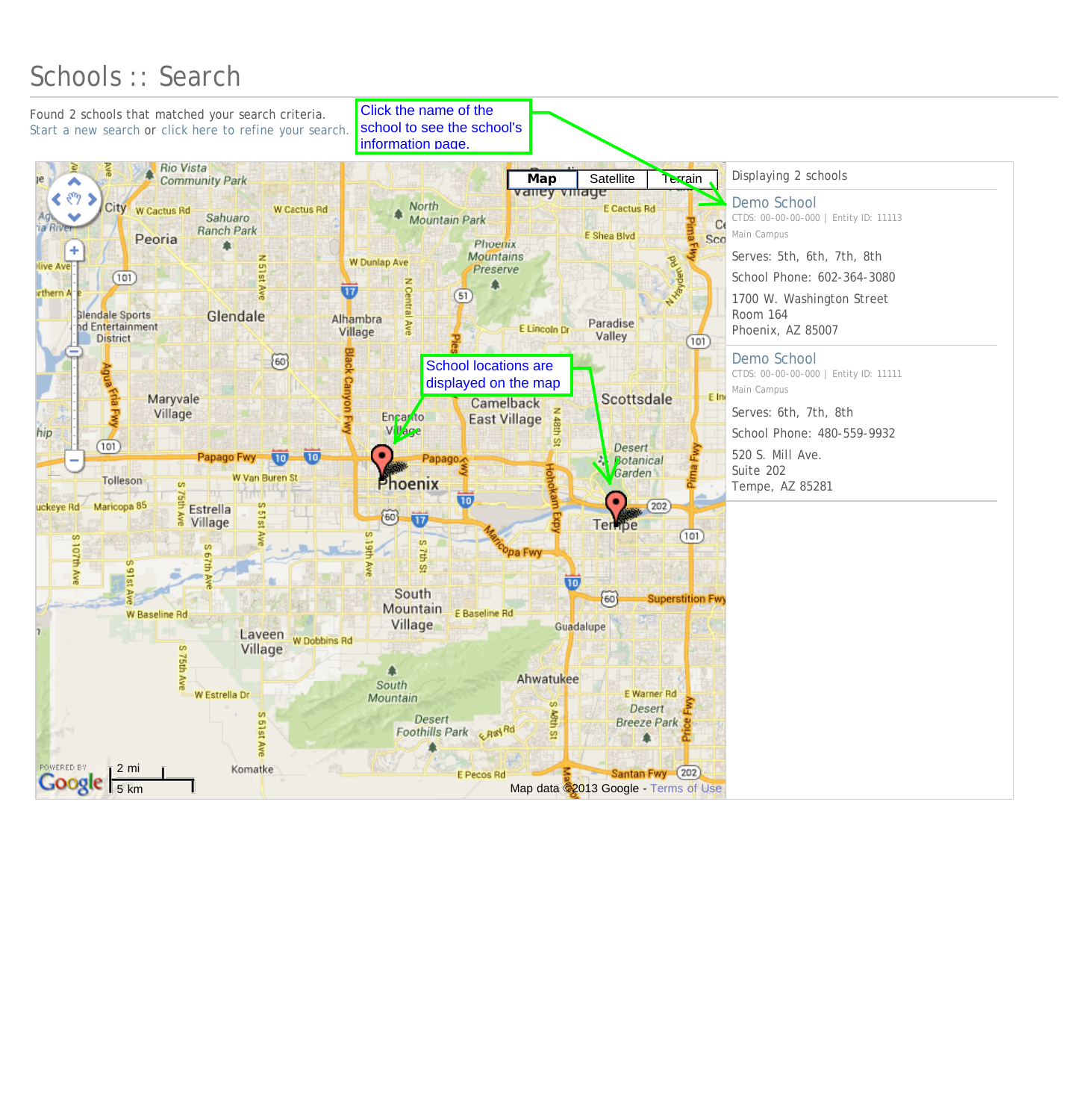## <span id="page-3-0"></span>Charter School: Demo School CTDS: 00-00-00-000 | Entity ID: 11113 Back to search results

| Site Contact<br>General                                                                                                               | Governing Body | Grades                                                                                                 | Member Campuses | Charter Holder | Amendments | Academic Performance |  |
|---------------------------------------------------------------------------------------------------------------------------------------|----------------|--------------------------------------------------------------------------------------------------------|-----------------|----------------|------------|----------------------|--|
| <b>General Information</b>                                                                                                            |                |                                                                                                        |                 |                |            |                      |  |
| Date Opened:<br>Legislative District: None set.<br>Online School Type: School<br>Calendar Type: Year-round<br>View School Report Card |                | The school's academic performance<br>dashboard is located here.<br>Click the tab to see the dashboard. |                 |                |            |                      |  |
| <b>Mailing Address</b>                                                                                                                |                |                                                                                                        |                 |                |            |                      |  |
| 1700 W. Washington Street<br>Room 164<br>Phoenix, AZ 85007<br>Phone: 602-364-3080<br>Fax: 602-364-3089                                |                |                                                                                                        |                 |                |            |                      |  |
| <b>Physical Address</b>                                                                                                               |                |                                                                                                        |                 |                |            |                      |  |
| 1700 W. Washington Street<br>Room 164<br>Phoenix, AZ 85007<br>Phone: 602-364-3080<br>Fax: 602-364-3089                                |                |                                                                                                        |                 |                |            |                      |  |
| <b>School Characteristics</b>                                                                                                         |                |                                                                                                        |                 |                |            |                      |  |
| Dual Language                                                                                                                         |                |                                                                                                        |                 |                |            |                      |  |
| <b>Mission Statement</b>                                                                                                              |                |                                                                                                        |                 |                |            |                      |  |
| To foster accountability in charter schools which will improve student achievement through market choice                              |                |                                                                                                        |                 |                |            |                      |  |
|                                                                                                                                       |                |                                                                                                        |                 |                |            |                      |  |